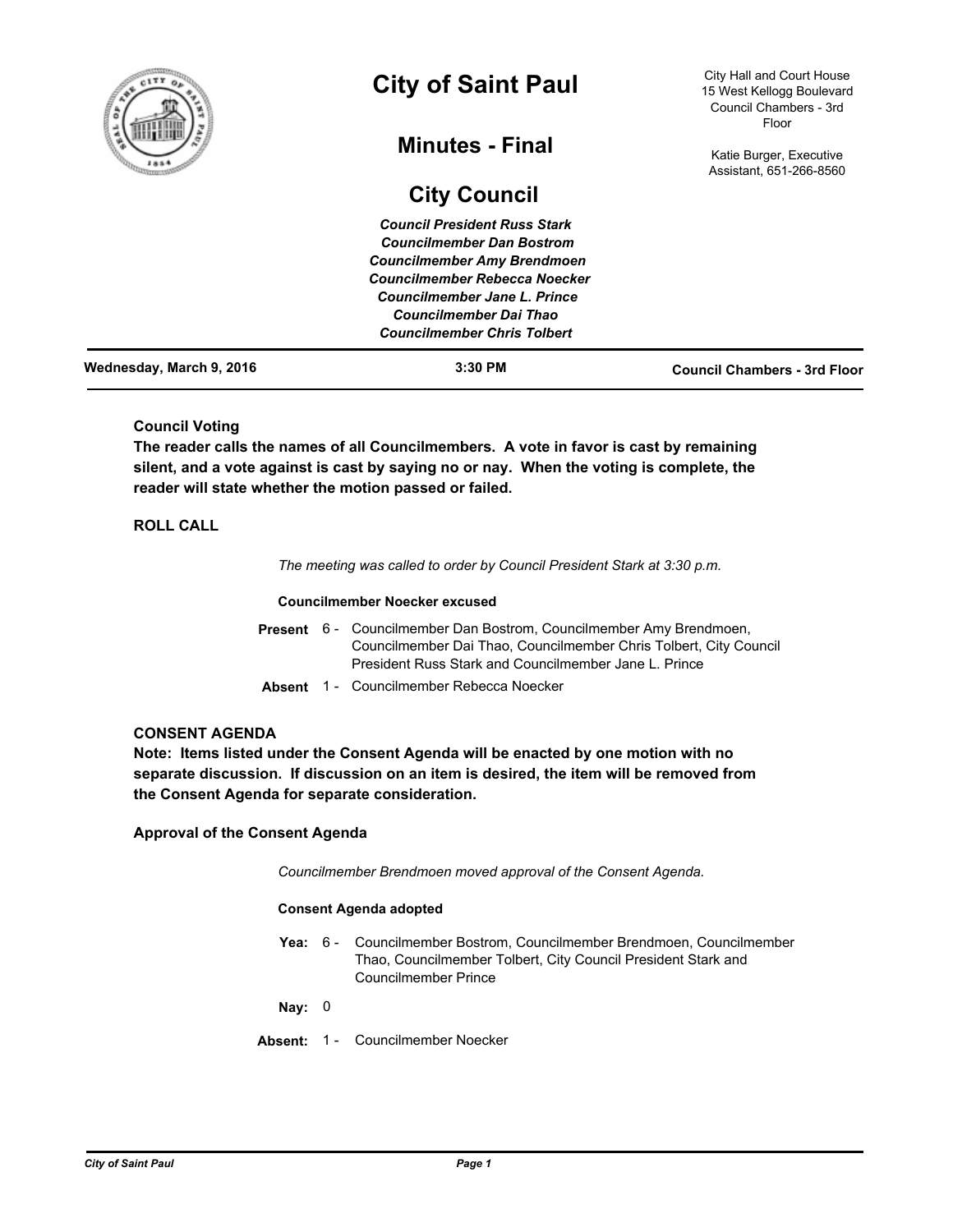**1** [RES 16-409](http://stpaul.legistar.com/gateway.aspx?m=l&id=/matter.aspx?key=21084) Memorializing City Council action taken February 17, 2016 to deny the appeal by Velmeir Companies of a decision of the Planning Commission denying a conditional use permit application, with requested modifications, for a drive-through service at 30 South Fairview Avenue.

# **Adopted**

**2** [RES 16-262](http://stpaul.legistar.com/gateway.aspx?m=l&id=/matter.aspx?key=20880) Preliminary Order setting the date of City Council public hearing for April 6, 2016 to consider approval of improvements on Randolph Avenue from Syndicate Street to Interstate 35E, and Lexington 300' south and 500' north of Randolph. (File No. 19196, Assessment No. 165206)

## **Adopted**

**3** [RES 16-317](http://stpaul.legistar.com/gateway.aspx?m=l&id=/matter.aspx?key=20960) Preliminary Order setting the date of City Council public hearing for April 6, 2016 to consider approval of improvements on White Bear Avenue from Interstate 94 to Beech Street. (File No. 19197, Assessment No. 165207)

## **Adopted**

**4** [RES 16-380](http://stpaul.legistar.com/gateway.aspx?m=l&id=/matter.aspx?key=21037) Preliminary Order setting the date of City Council public hearing for April 6, 2016 to consider approval of the improvement to the alley bounded by Minnehaha, Reaney, Hazelwood and Germain. (File No. 19213, Assessment No. 165000)

#### **Adopted**

**5** [RES 16-281](http://stpaul.legistar.com/gateway.aspx?m=l&id=/matter.aspx?key=20907) Approving assessment costs and setting date of City Council public hearing to ratify the assessment for replacement of sanitary sewer services within the right-of-way as part of the Western Avenue paving and lighting project. (File No. 19160C, Assessment No. 166003) **Adopted**

# **6** [RES 16-264](http://stpaul.legistar.com/gateway.aspx?m=l&id=/matter.aspx?key=20882) Approving assessment costs and setting date of City Council public

hearing to ratify the assessment for replacement of sanitary sewer services within the right-of-way as part of the Ford Parkway reconstruction project. (File No. 19100C, Assessment No. 166001)

# **Adopted**

**7** [RES 16-266](http://stpaul.legistar.com/gateway.aspx?m=l&id=/matter.aspx?key=20884) Approving assessment costs and setting date of City Council public hearing to ratify the assessment for replacement of sanitary sewer services within the right-of-way as part of the Randolph Avenue reconstruction project. (File No. 19172C, Assessment No. 166002)

#### **Adopted**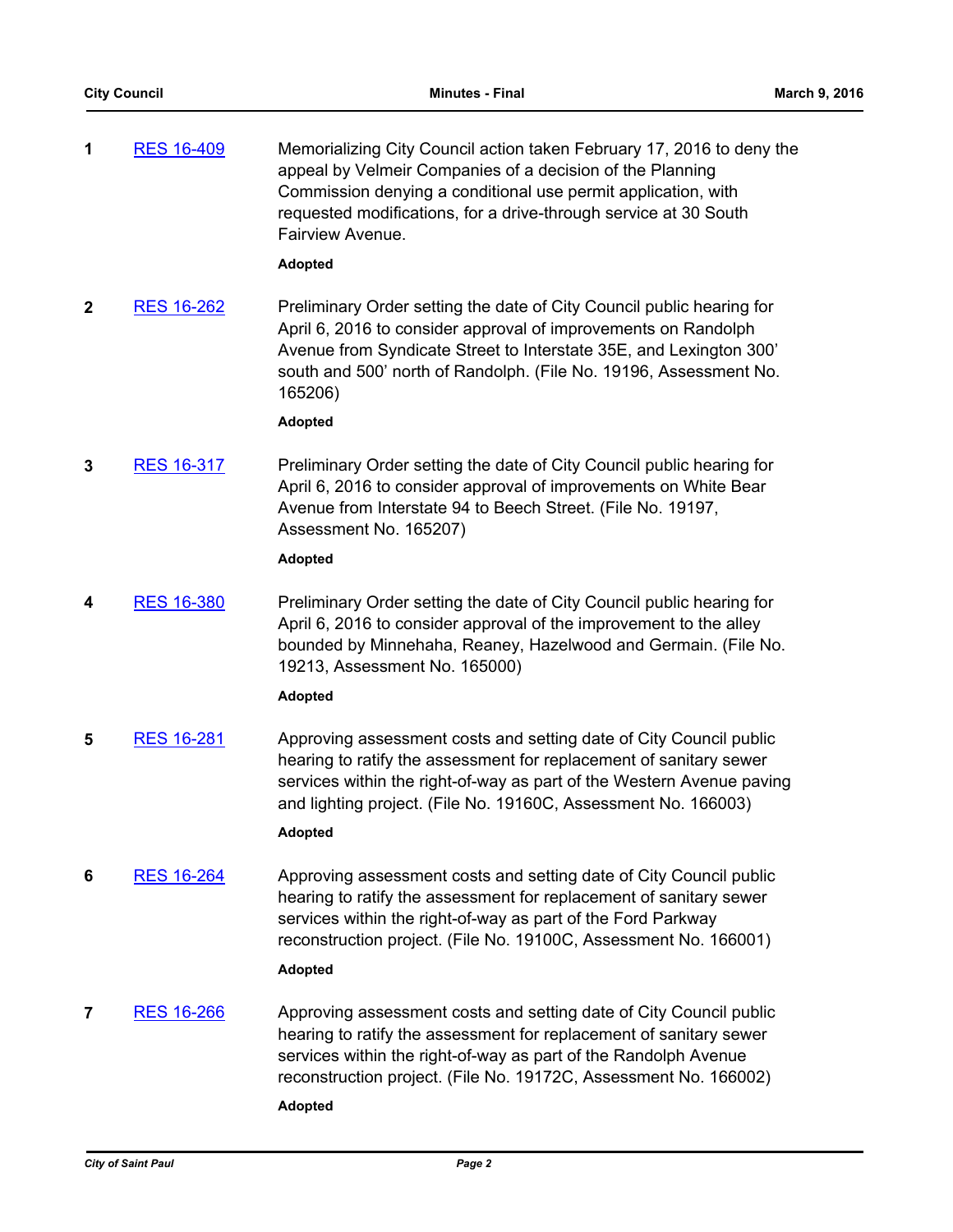| 8  | <b>RES 16-298</b> | Approving assessment costs and setting date of City Council public<br>hearing to ratify the assessment for replacement of sanitary sewer<br>services within the right-of-way as part of the Como/Chatsworth<br>(Phase I, Part I) street paving and lighting project. (File No. 19167C,<br>Assessment No. 166000)                                                   |
|----|-------------------|--------------------------------------------------------------------------------------------------------------------------------------------------------------------------------------------------------------------------------------------------------------------------------------------------------------------------------------------------------------------|
|    |                   | <b>Adopted</b>                                                                                                                                                                                                                                                                                                                                                     |
| 9  | <b>RES 16-279</b> | Approving assessment costs and setting date of City Council public<br>hearing to ratify the assessment for replacement of sanitary sewer<br>services within the right-of-way as part of the Third Street paving and<br>lighting project. (File No. 19169C, Assessment No. 166004)                                                                                  |
|    |                   | <b>Adopted</b>                                                                                                                                                                                                                                                                                                                                                     |
| 10 | <b>RES 16-433</b> | Approving transfer of ownership, and execution of assignment and<br>assumption of existing City financing, Including extension of maturity<br>dates and re-subordination, for Superior Street Cottages (District 9,<br>Ward 2).                                                                                                                                    |
|    |                   | <b>Adopted</b>                                                                                                                                                                                                                                                                                                                                                     |
| 11 | <b>RES 16-404</b> | Approving the Labor Agreements (January 1, 2016 - December 31,<br>2017) between the City of Saint Paul and AFSCME District Council 5,<br>Clerical - Local 2508 and Technical - Local 1842.                                                                                                                                                                         |
|    |                   | Laid over to March 16 for adoption                                                                                                                                                                                                                                                                                                                                 |
| 12 | <b>RES 16-408</b> | Approving reimbursement of finalists for the Chief of the Saint Paul<br>Police Department up to a total of \$2,000 per person per event, for<br>travel expenses incurred while traveling to Saint Paul for interviews.<br><b>Adopted</b>                                                                                                                           |
| 13 | <b>RES 16-368</b> | Authorizing the Department of Parks and Recreation to apply for grant<br>funds for \$101,479 from the F.R. Bigelow Foundation, Otto Bremer<br>Trust, Saint Paul Foundation, and the Pohlad Family Foundation, and,<br>if awarded, accept and enter into grant agreements which include<br>indemnification language.<br><b>Adopted</b>                              |
| 14 | <b>RES 16-377</b> | Authorizing the Department of Parks and Recreation/Forestry staff to<br>seek Improving Community Forests Through Citizen Engagement<br>grant funding on behalf of the City, and, if successful, enter into an<br>agreement with the State, which includes an indemnification clause, to<br>accept \$30,000 in grant funds on behalf of the City.<br><b>Adopted</b> |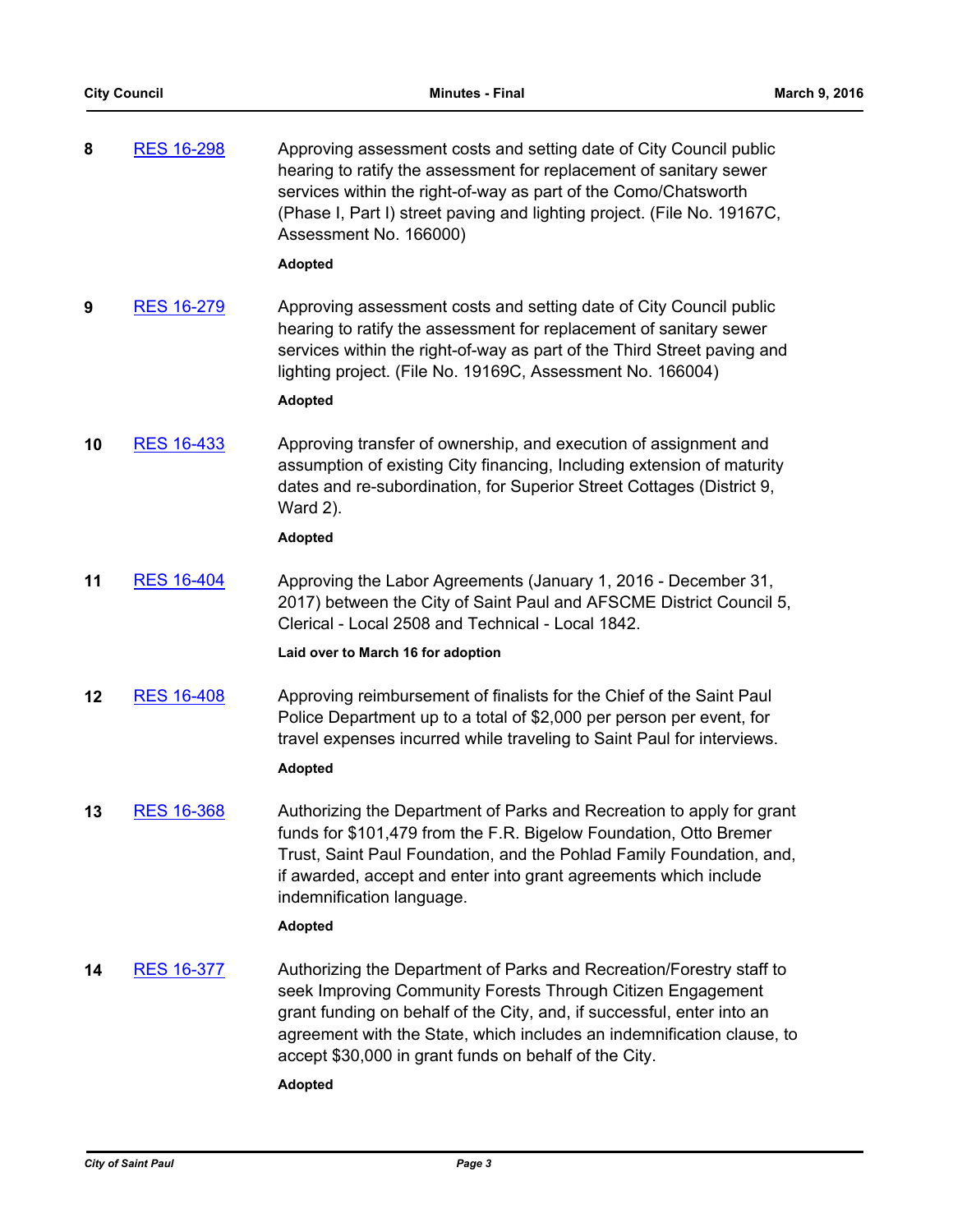| 15 | RES 16-372                        | Authorizing the Police Department to enter into Facilities Use<br>Agreements in 2016 with the State of Minnesota, Dakota County<br>Technical Colleges which include an indemnification clause.<br><b>Adopted</b>                                              |
|----|-----------------------------------|---------------------------------------------------------------------------------------------------------------------------------------------------------------------------------------------------------------------------------------------------------------|
| 16 | <b>RES 16-403</b>                 | Authorizing the Police Department to enter into a Memorandum of<br>Understanding with the Ramsey County Sheriff for participation in the<br>Sex Trafficking Investigations grant program.<br><b>Adopted</b>                                                   |
| 17 | <b>RES 16-396</b>                 | Authorizing the Department of Public Works to apply to the Minnesota<br>Department of Transportation for funding of the I-35E Harrison<br>Avenue Noise-Wall Community Landscape Partnership Plan Phase 2.<br><b>Adopted</b>                                   |
| 18 | <b>RES 16-395</b>                 | Authorizing the City to enter into Cooperative Agreement<br>PUBW2015-14R with Ramsey County for the reconstruction of<br>Randolph Avenue between Syndicate Street and I-35E, and Lexington<br>Parkway between Juno Avenue and James Avenue.<br><b>Adopted</b> |
| 19 | <b>RES 16-397</b>                 | Authorizing the Department of Public Works to apply to the Minnesota<br>Department of Transportation for funding of the I-94 St. Anthony<br>Avenue Community Landscape Partnership Plan.<br><b>Adopted</b>                                                    |
| 20 | <b>RES 16-405</b>                 | Approving adverse action against the Auto Repair Garage license held<br>by Lyle Malmberg, d/b/a Lyle's Automotive at 894 Syndicate Street<br>North.<br><b>Adopted</b>                                                                                         |
| 21 | <b>RES 16-432</b>                 | Honoring the historic relationships among the Dakota, Anishinaabe,<br>Nahua and other indigenous nations; and recognizing the Mexica New<br>Year Nahui Tekpatl Day in Saint Paul.<br><b>Adopted</b>                                                           |
|    | <b>FOR DISCUSSION</b><br>No items |                                                                                                                                                                                                                                                               |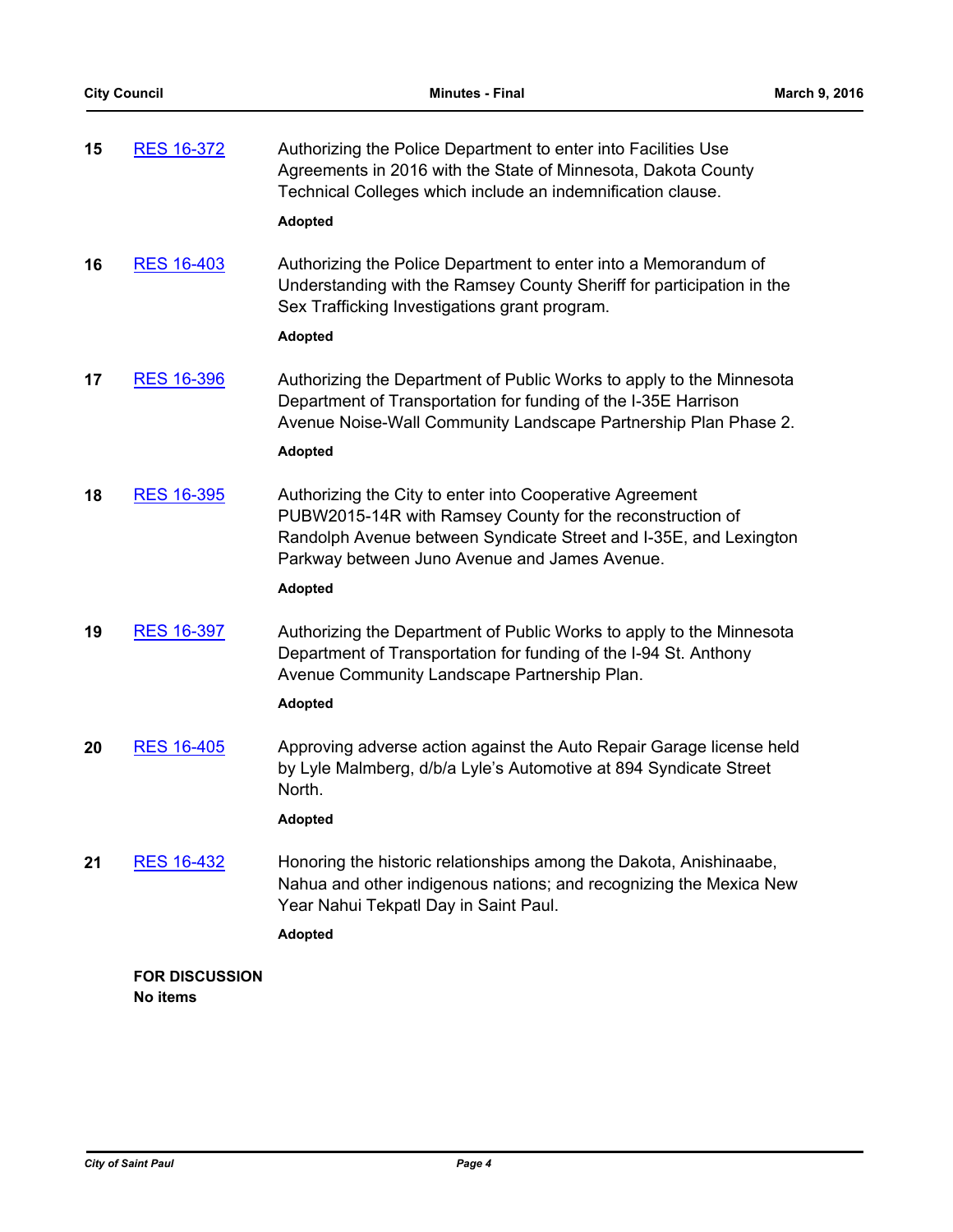# **ORDINANCES**

**An ordinance is a city law enacted by the City Council. It is read at four separate council meetings and becomes effective after passage by the Council and 30 days after publication in the Saint Paul Legal Ledger. Public hearings on ordinances are held at the third reading.**

# **Final Adoption**

**22** [Ord 16-3](http://stpaul.legistar.com/gateway.aspx?m=l&id=/matter.aspx?key=20914) Granting the application of Jamestown Homes LLLP to rezone their property at 586 Central Avenue W from RM2 Multiple-Family Residential to T2 Traditional Neighborhood and amending Chapter 60 of the Legislative Code pertaining to the Saint Paul zoning map.

*Councilmember Thao moved approval.*

## **Adopted**

**Yea:** Councilmember Bostrom, Councilmember Brendmoen, Councilmember Thao, Councilmember Tolbert, City Council President Stark and Councilmember Prince Yea: 6 -

**Nay:** 0

**Absent:** 1 - Councilmember Noecker

## **SUSPENSION ITEM**

*Council President Stark moved suspension of the rules.*

#### **Rules suspended**

Yea: 6 - Councilmember Bostrom, Councilmember Brendmoen, Councilmember Thao, Councilmember Tolbert, City Council President Stark and Councilmember Prince

**Nay:** 0

**Absent:** 1 - Councilmember Noecker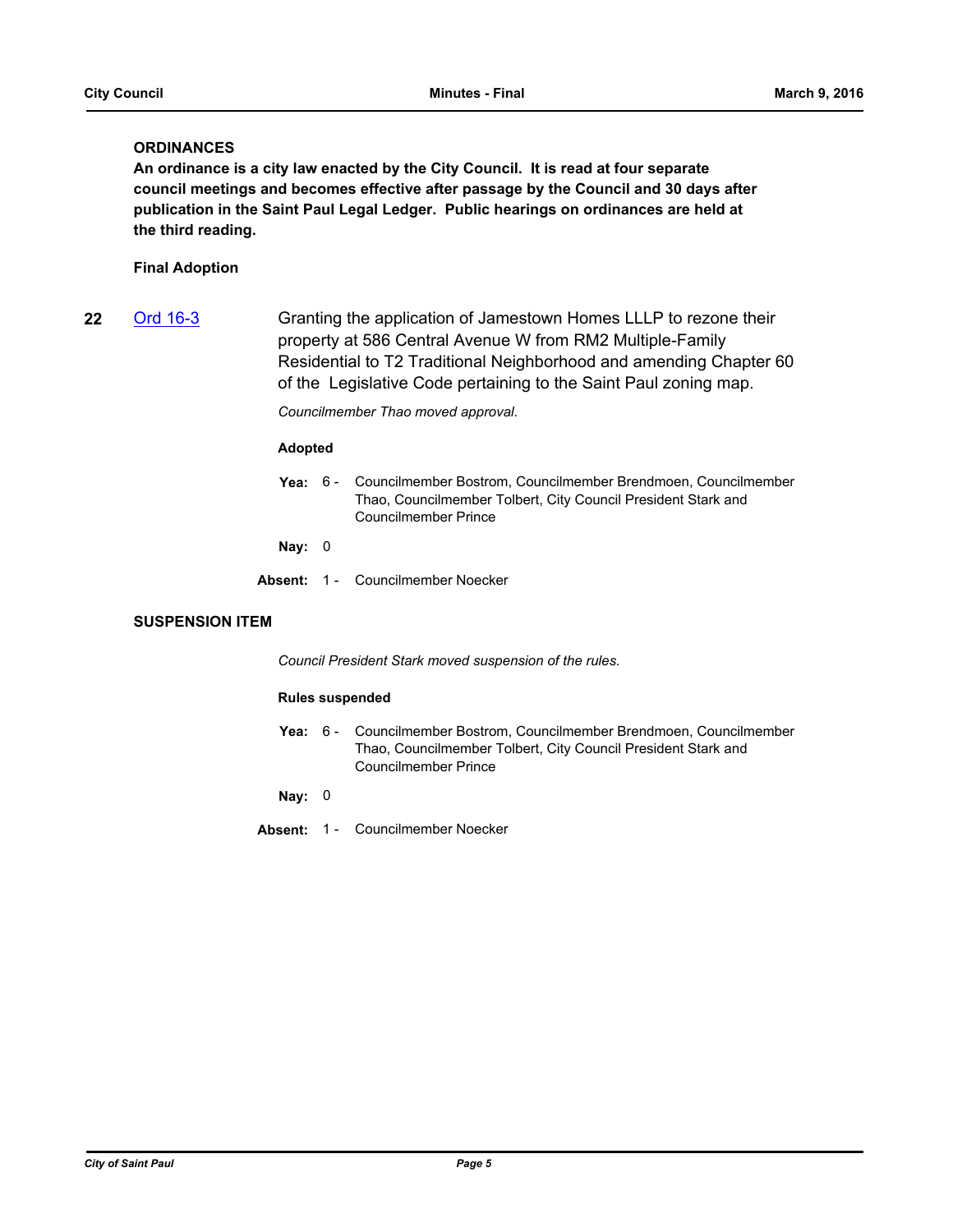[Ord 16-8](http://stpaul.legistar.com/gateway.aspx?m=l&id=/matter.aspx?key=21173) Amending Ordinance 15-82 which established the minimum qualifications for the vacancy of Police Chief pursuant to the provisions of Section 8.01 of the Administrative Code and Section 12.12.1 of the Saint Paul City Charter. (Public hearing held April 6) (To be withdrawn.)

> *Council President Stark said he was bringing the item in for first reading. He said Council members had received the memo stating there were four qualified candidates*  for the police chief selection process, but the City Charter indicated the committee *should send five candidates to the Mayor. He said he was bringing in some changes to the minimum qualifications and hopefully get more candidates.*

> *Councilmember Bostrom said he didn't feel it was necessary to start the process over, and he expressed concerns about the effect of a long delay. He said he didn't know why the process couldn't be reopened with the same qualifications, and with a greater effort made to recruit from within the department. He said SPPD was a large department with a large budget, and he didn't feel that someone who had been leading a department of 100 or 200 people would be functioning at a level that St. Paul functions at. He said for 162 years the City of St. Paul had hired the police chief*  from within the ranks of the department, and had been well-served. He said he felt it *would be a big mistake to reduce the qualifications at this time.*

*Council President Stark said they could continue to explore options with the Administration and Human resources in terms of reopening the process, but get this process started in the meantime.*

*Councilmember Bostrom asked whether there was anything to prevent them from re-posting the position for a couple of weeks.*

*Councilmember Brendmoen said she shared some of Councilmember Bostrom's concerns. She said she felt limiting the field had created the challenge and they didn't receive a lot of applicants. She said she felt the next chief was already in the mix, and protracting the process would be hard on the force and on the applicants. She said she understood there was a process to be followed and a carefully selected committee that currently didn't have a field to choose from, but she had concerns about re-opening the search to candidates who might not be seriously considered. She said she was supportive of moving forward on this today while exploring other options.*

*Councilmember Bostrom asked whether there was any problem with just reopening the posting. Deputy City Attorney Gerald Hendrickson said he didn't know those rules and would have to defer to the Human Resources Director. Councilmember Bostrom said they should have the answer to that question before starting this whole process, and it would be a lot simpler do that and encourage internal folks to take a hard look at it and perhaps be applicants.*

Council President Stark said the ordinance could always be withdrawn if the Council *figured out that the process could simply be reopened. Councilmember Bostrom said the process of trying to extend the application date should be started immediately. Council President Stark said they would be sure to get a response from Human Rights Director Nalezny about that. Councilmember Bostrom said the problem with that was that another week would go by before something was done. He said he didn't know why the Council couldn't just extend the deadline right away under suspension.*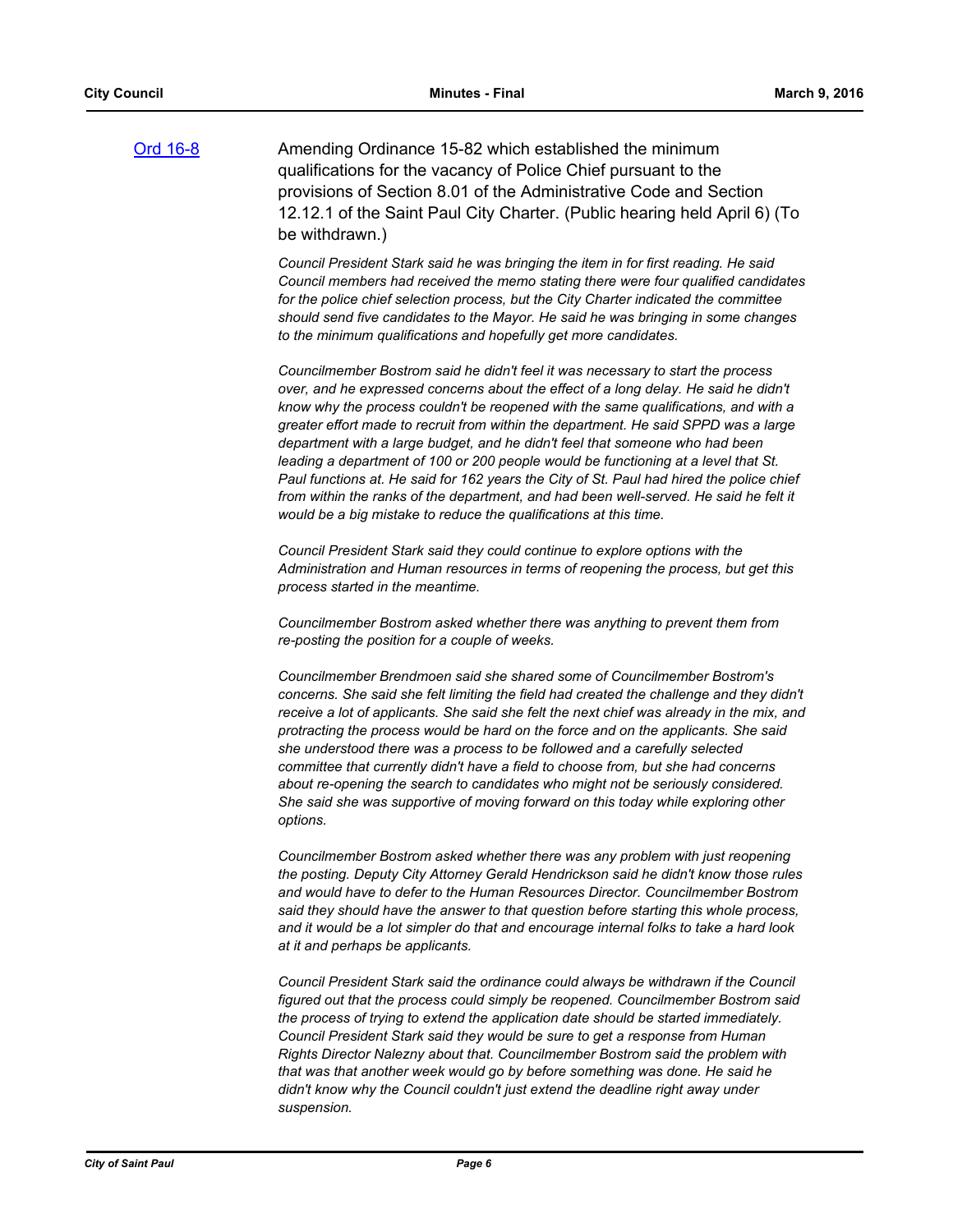*Councilmember Tolbert said he wished Ms. Nalezny was present and felt she should be present because he anticipated there would be conversation. He said he felt an answer was needed from Ms. Nalezny and the HR attorney. He said a process had been set out and was closed, and they were prohibited from going forward because of the lack of number of candidates, and were proposing starting a new process. He said HR could get in legal trouble by doing multiple processes, as they'd learned in a case about a year before. He said he felt Ms. Nalezny should explain what the City's options were.*

*Assistant City Attorney Rachel Tierney clarified that the Charter required the committee to put forth five names but did not require that the four candidates already identified be thrown out. In response to further questions from Councilmember Tolbert she said, as far as restarting the timeline, the Charter wouldn't prevent it and the ordinance passed by the Council creating the minimum qualifications didn't address it. She said there wasn't an ordinance problem with that but there might be a civil service problem with that. She said under some circumstances the HR Director had discretion to change or waive certain civil service requirements, and she assumed this might be one of those situations but wasn't positive. She said if that was something the Council wanted to pursue, her recommendation was to make a*  recommendation to the Human Resources Director to get the process moving if it was possible. Ms. Tierney encouraged the Council to keep the ordinance moving forward in case reopening the search wasn't possible or extending the deadline didn't *produce additional candidates. Councilmember Tolbert asked whether there would be three processes. Ms. Tierney said she would follow up with him.*

*Councilmember Bostrom said he couldn't imagine why they couldn't extend the deadline until, say, March 31, without changing anything else, and aggressively seek candidates that met the qualifications. He said he felt it was the responsibility of HR to look at the potential pool of candidates and say "let's get your name in there and see how this goes." He said that respected the current candidates. He said he would support what Council President Stark was trying to do if the Council would agree to go on record that night as extending the deadline for application until March 31.*

*Council President Stark said what they had just heard was that they wanted to make sure there weren't any HR or civil service rules to prevent that. He said he didn't have any reason not to support it other than that possibility. Councilmember Bostrom said he would include that in his motion, that there would be no HR legal impediments to extending the closing deadline.*

*Council President Stark said what was before the Council was the first reading of the amended ordinance. He suggested taking care of that and then Councilmember Bostrom could suspend the rules and bring forward some other language.*

*Mr. Hendrickson said the first reading had been introduced and did not require a vote. He said in the absence of a written resolution, the Council could informally communicate their wishes in a motion, but there wasn't a way to compel the Administration and HR to do that. He said it would just be a motion to request the HR Director, of possible, to re-open to a certain date. Councilmember Bostrom said that*  would work for him, and if it was acceptable, he would move to request that the *deadline be extended to March 31, 2016, consistent with HR guidelines.*

*Councilmember Thao asked for clarification as to how this would affect changing the criteria. Councilmember Bostrom said the criteria would remain the same. He said there were at least 12 people currently on the force who met the criteria. councilmember Thao asked whether the criteria could still be changed to alow for an even greater pool of applicants. Councilmember Bostrom said he wasn't ready to do*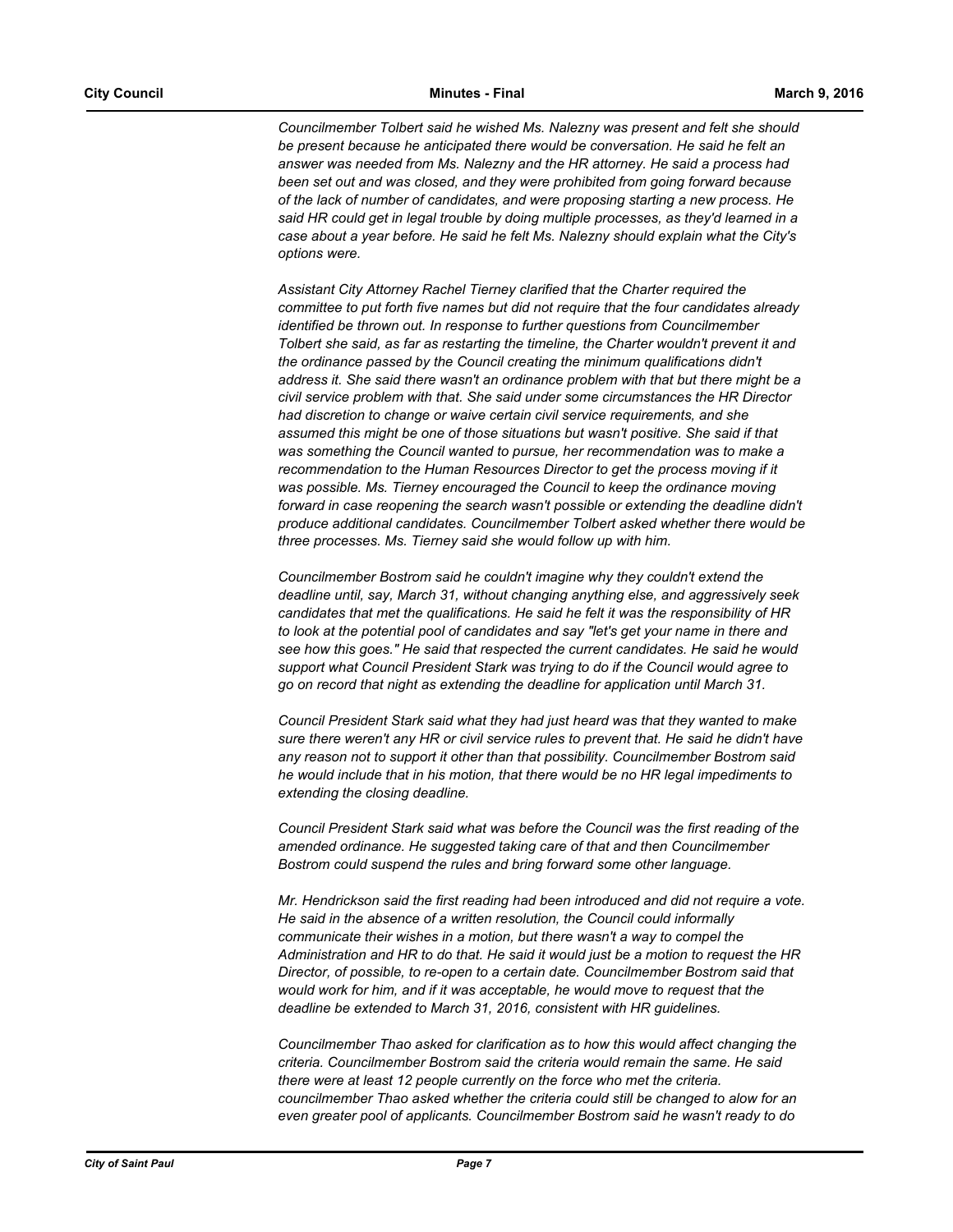*that at this time. He said he felt it was a big job and he wanted to get the most experienced applicants. He said this had been done internally for the past 160 years.*

*Councilmember Prince said the only way to change the qualifications was through the ordinance, and she suggested re-opening the posting indefinitely. She said if a candidate came in under the existing qualifications before the ordinance was passed, the Council wouldn't need to pass the ordinance.*

*Council President Stark said he agreed with that, and he suggested asking the HR Director to come back with a recommendation of an option for re-opening the deadline under the existing qualifications. He said the Council could decide at a later date whether to change the qualifications sice the process was being started.*

*Councilmember Thao said extending the deadline was more of an administrative action and he didn't understand why there needed to be a motion to vote on it. Councilmember Bostrom said if the deadline wasn't extended, this was dead. Councilmember Thao said he felt extending the deadline was a more administrative action for HR. Councilmember Bostrom said he was suggesting that the Council send a message and recommendation to the Administration that they should take a serious look again at internal candidates, and if they wanted to go externally there was nothing to stop them from doing that. He said he felt time as important because there was a committee waiting to act.*

*Council President Stark suggested having HR come before the Council the following Wednesday with a specific answer and possible recommendation, and that way there wouldn't need to be a motion. Councilmember Bostrom said he thought it was important for the Council to be on record as making that request.*

*Council President Stark conferred with Mr. Hendrickson on procedure for considering a resolution.*

**Introduced and laid over to March 16 for second reading**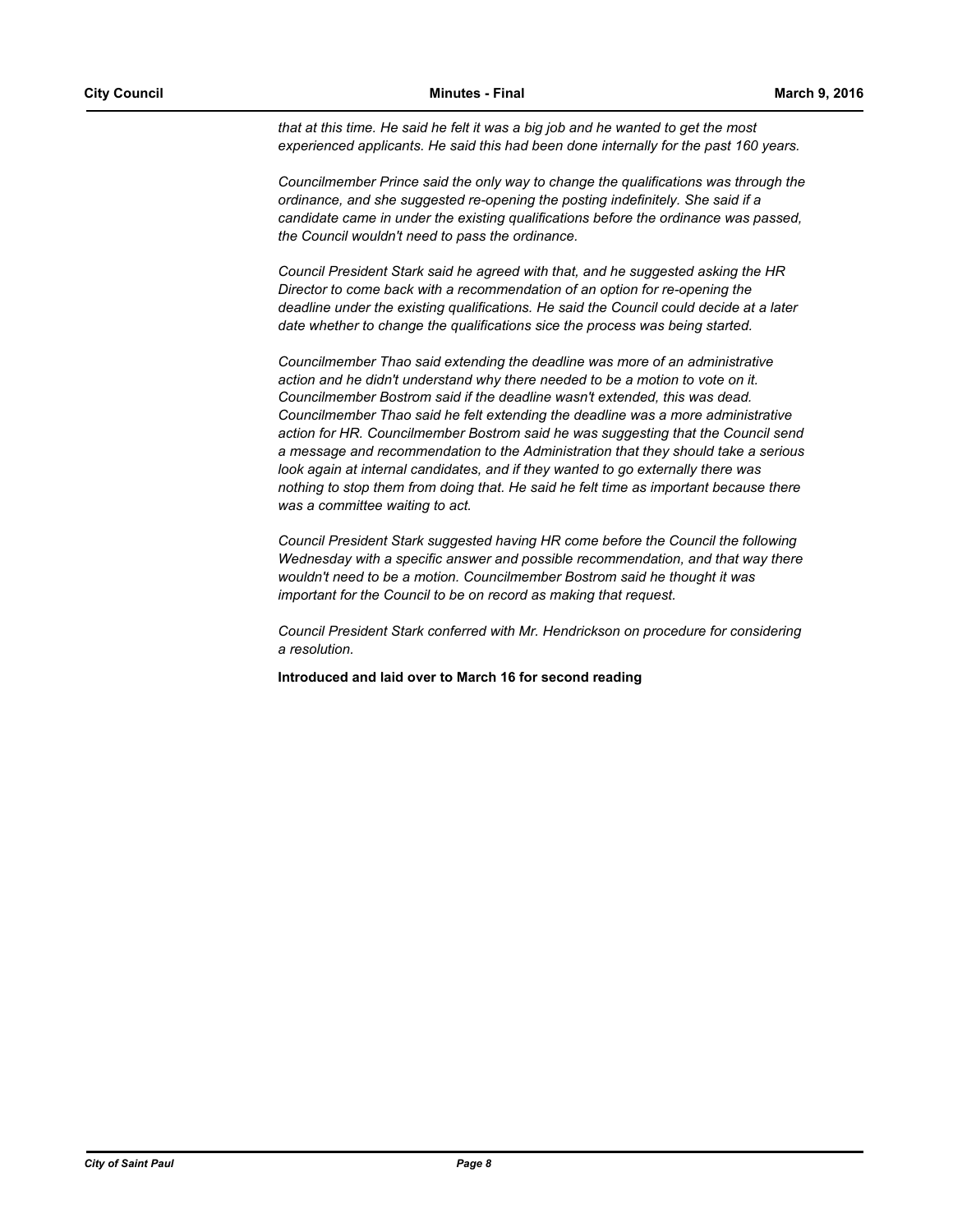# **SUSPENSION ITEM**

*Councilmember Bostrom moved suspension of the rules. He asked Deputy City Attorney Gerald Hendrickson to draft a short paragraph.*

#### **Rules Suspended**

**Yea:** Councilmember Bostrom, Councilmember Brendmoen, Councilmember Thao, Councilmember Tolbert, City Council President Stark and Councilmember Prince Yea:  $6 -$ 

**Nay:** 0

**Absent:** 1 - Councilmember Noecker

*Councilmember Prince acknowledged guests present for Item 21. They thanked the Council and spoke about their organization and the upcoming event.*

[RES 16-498](http://stpaul.legistar.com/gateway.aspx?m=l&id=/matter.aspx?key=21198) Requesting that the Director of Human Resources present options for re-opening the police chief selection process to allow for recruitment and additional applications using existing job qualifications.

> *Deputy City Attorney Hendrickson read the resolution he had drafted. Councilmember Brendmoen asked that language be added directing Human Resources to actively recruit. She said there was an excellent committee that deserved to have a group of candidates to choose from. Councilmember Bostrom said he agreed. Mr. Hendrickson added language.*

*Councilmember Bostrom moved approval.*

#### **Adopted**

**Yea:** Councilmember Bostrom, Councilmember Brendmoen, Councilmember Thao, Councilmember Tolbert, City Council President Stark and Councilmember Prince Yea:  $6 -$ 

**Nay:** 0

**Absent:** 1 - Councilmember Noecker

*Council members shared good news from their wards.*